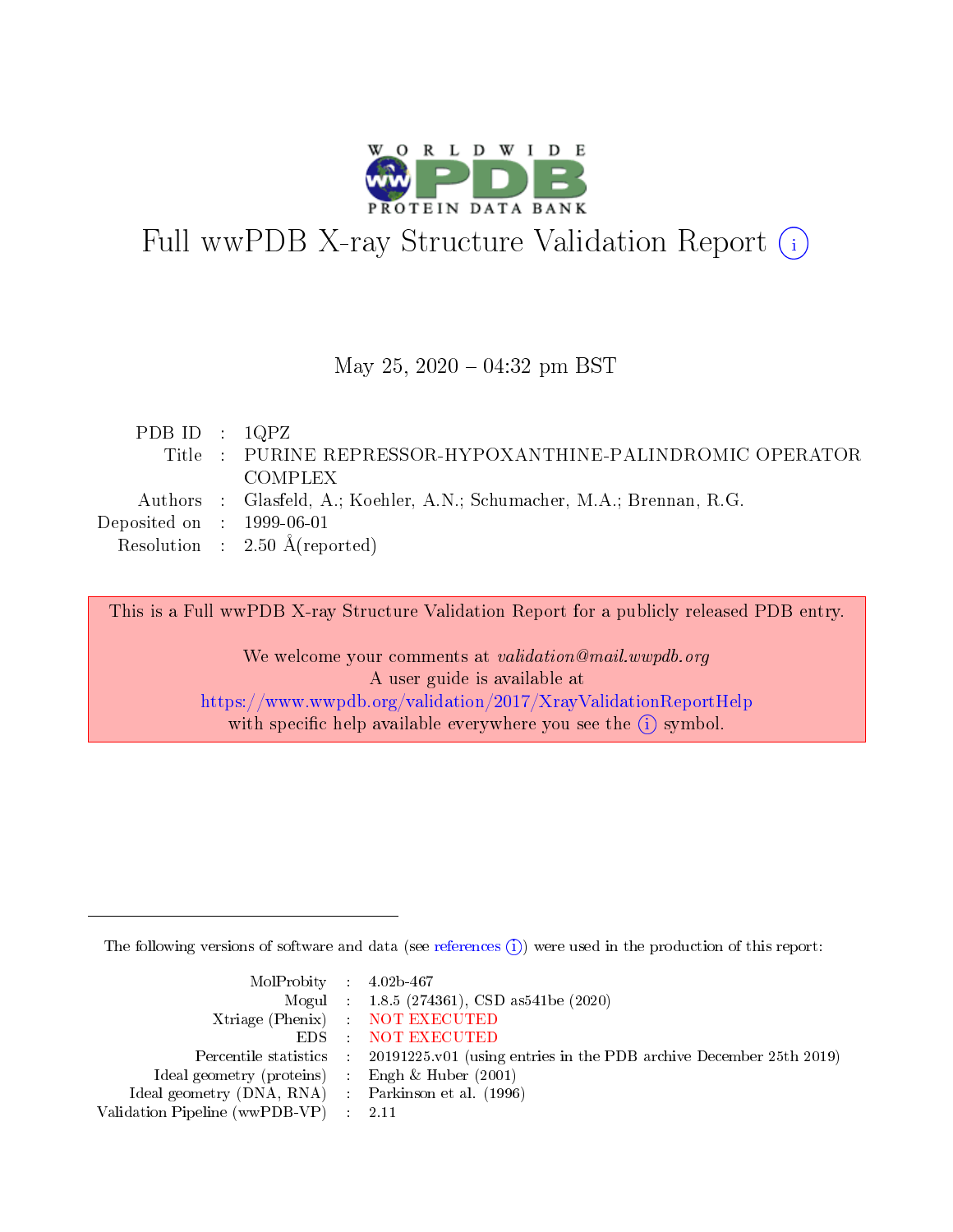# 1 [O](https://www.wwpdb.org/validation/2017/XrayValidationReportHelp#overall_quality)verall quality at a glance  $(i)$

The following experimental techniques were used to determine the structure: X-RAY DIFFRACTION

The reported resolution of this entry is 2.50 Å.

Percentile scores (ranging between 0-100) for global validation metrics of the entry are shown in the following graphic. The table shows the number of entries on which the scores are based.



| Metric                | Whole archive        | Similar resolution                                           |
|-----------------------|----------------------|--------------------------------------------------------------|
|                       | $(\#\text{Entries})$ | $(\#\text{Entries}, \text{resolution range}(\textup{\AA})\)$ |
| Clashscore            | 141614               | $5346$ $(2.50-2.50)$                                         |
| Ramachandran outliers | 138981               | $5231 (2.50 - 2.50)$                                         |
| Sidechain outliers    | 138945               | $5233(2.50-2.50)$                                            |

The table below summarises the geometric issues observed across the polymeric chains and their fit to the electron density. The red, orange, yellow and green segments on the lower bar indicate the fraction of residues that contain outliers for  $\geq=3$ , 2, 1 and 0 types of geometric quality criteria respectively. A grey segment represents the fraction of residues that are not modelled. The numeric value for each fraction is indicated below the corresponding segment, with a dot representing fractions  $\epsilon = 5\%$ 

Note EDS was not executed.

| Mol | $Chain \  Length$ | Quality of chain |     |     |  |
|-----|-------------------|------------------|-----|-----|--|
|     |                   | 35%              | 65% |     |  |
|     | 340               | 50%              | 37% | 12% |  |

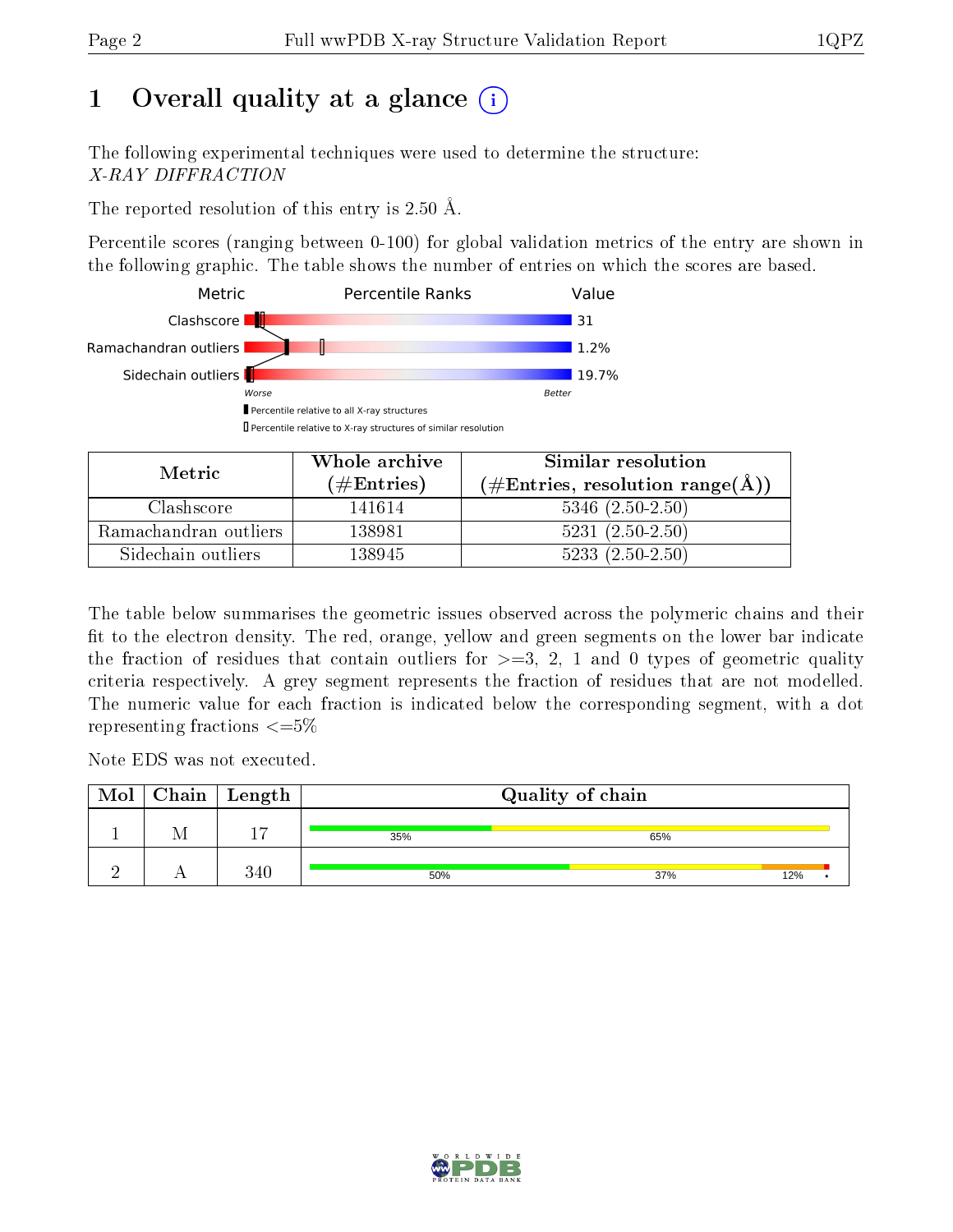# 2 Entry composition (i)

There are 4 unique types of molecules in this entry. The entry contains 3104 atoms, of which 0 are hydrogens and 0 are deuteriums.

In the tables below, the ZeroOcc column contains the number of atoms modelled with zero occupancy, the AltConf column contains the number of residues with at least one atom in alternate conformation and the Trace column contains the number of residues modelled with at most 2 atoms.

• Molecule 1 is a DNA chain called DNA (5'-D(\*TP\*AP\*CP\*GP\*GP\*AP\*AP\*AP\*CP\*GP\*  $TP*TP*GP*CP*GP*GP*T)-3$ ').

| Mol | ${\bf Chain \mid Residues}$ | $\rm{Atoms}$ |         |     | $\text{ZeroOcc} \mid \text{AltConf} \mid \text{Trace}$ |  |  |  |
|-----|-----------------------------|--------------|---------|-----|--------------------------------------------------------|--|--|--|
|     | $17\,$                      | lotal<br>345 | $166\,$ | -62 | 101                                                    |  |  |  |

 Molecule 2 is a protein called PROTEIN (PURINE NUCLEOTIDE SYNTHESIS REPRES-SOR).

| Mol | Chain   Residues | Atoms               |      |     | $\mid$ ZeroOcc $\mid$ AltConf $\mid$ Trace $\mid$ |  |  |  |
|-----|------------------|---------------------|------|-----|---------------------------------------------------|--|--|--|
|     | 339              | $\rm Total$<br>2657 | 1674 | 470 | 494                                               |  |  |  |

• Molecule 3 is HYPOXANTHINE (three-letter code: HPA) (formula:  $C_5H_4N_4O$ ).



|  | Mol   Chain   Residues | Atoms       |  |  | $\rm ZeroOcc \mid AltConf$ |  |
|--|------------------------|-------------|--|--|----------------------------|--|
|  |                        | Total C N O |  |  |                            |  |

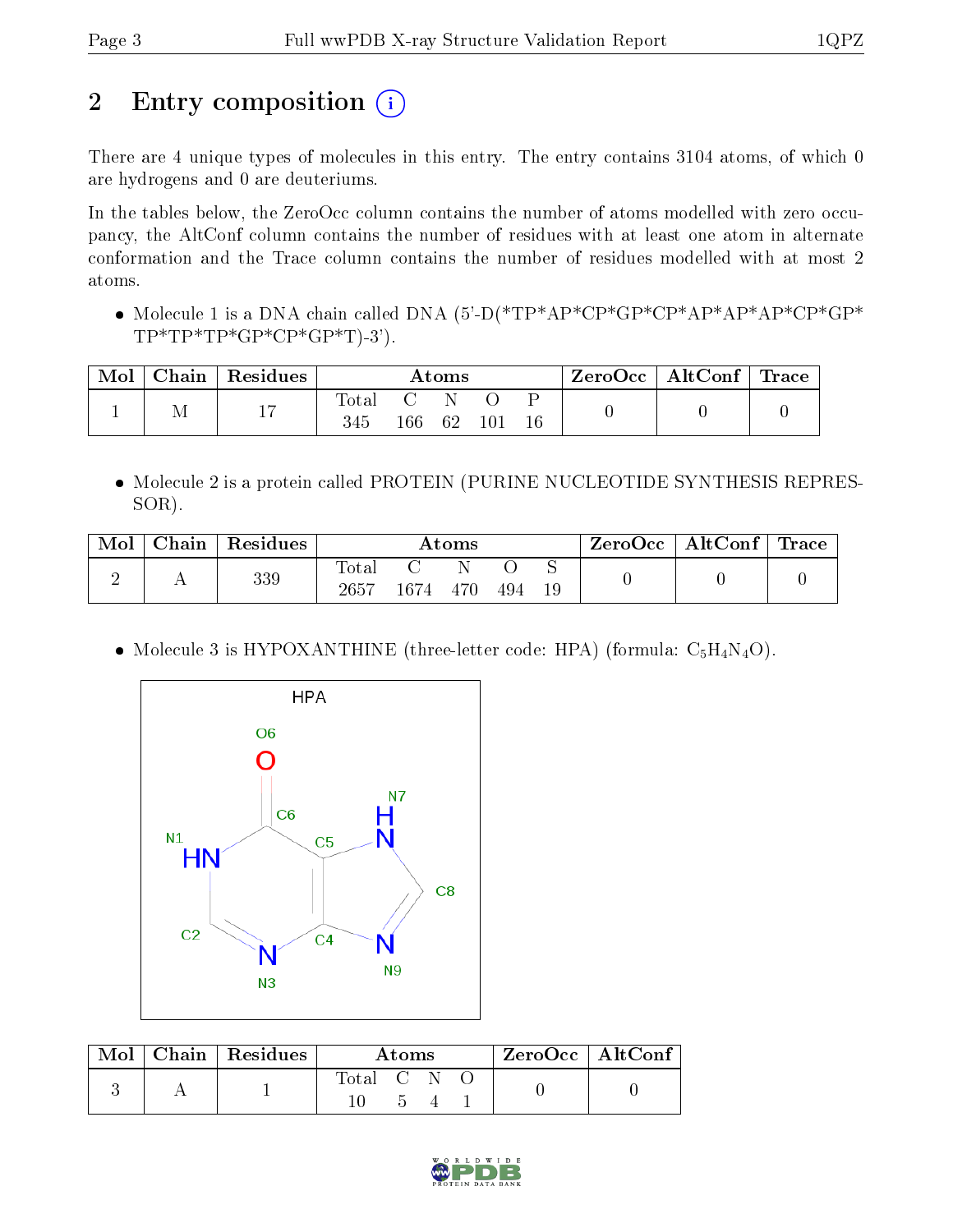$\bullet\,$  Molecule 4 is water.

|   | Mol   Chain   Residues | Atoms             | ZeroOcc   AltConf |
|---|------------------------|-------------------|-------------------|
| M |                        | Total O           |                   |
|   |                        | Total<br>QΛ<br>90 |                   |

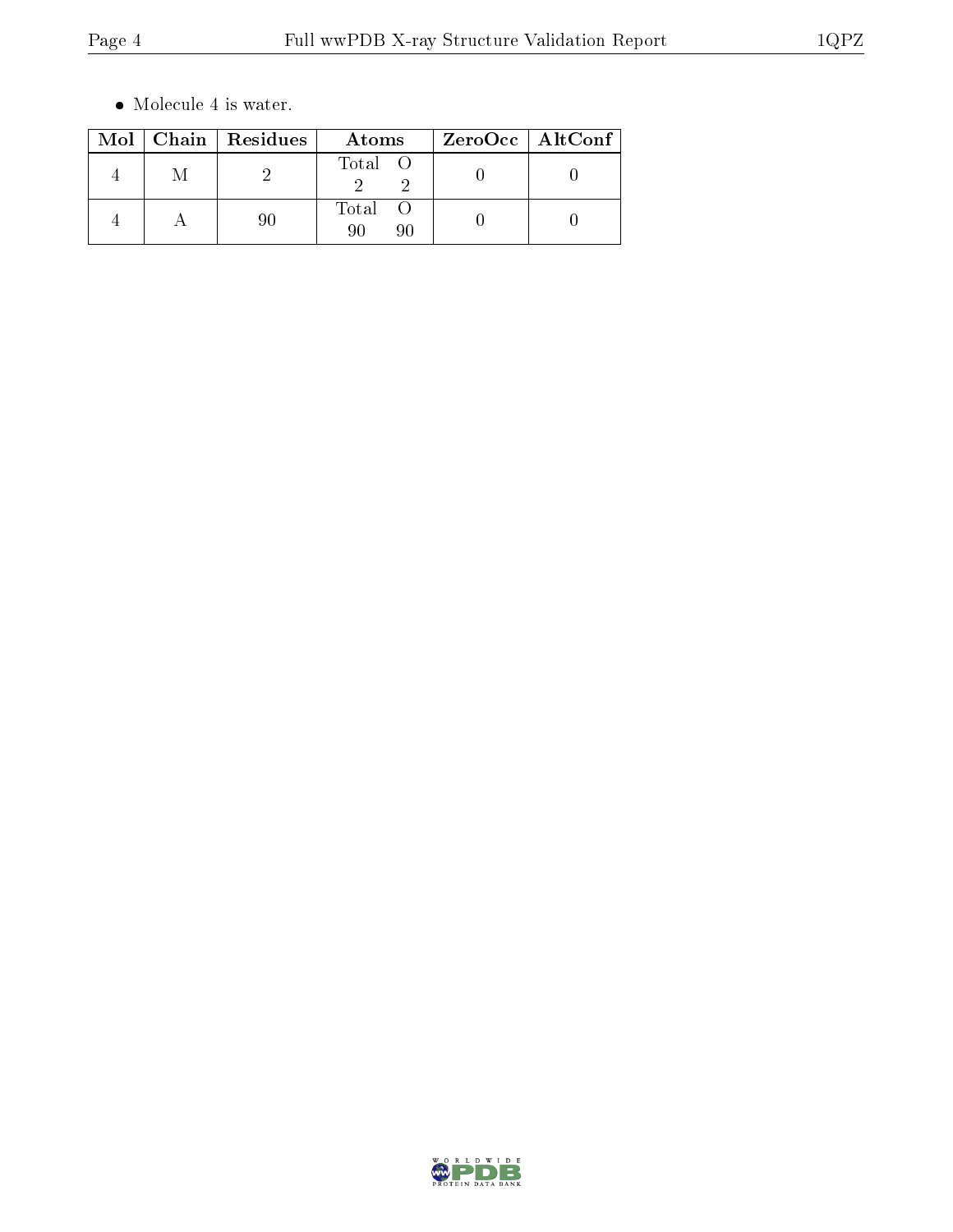## 3 Residue-property plots  $(i)$

These plots are drawn for all protein, RNA and DNA chains in the entry. The first graphic for a chain summarises the proportions of the various outlier classes displayed in the second graphic. The second graphic shows the sequence view annotated by issues in geometry. Residues are colorcoded according to the number of geometric quality criteria for which they contain at least one outlier: green  $= 0$ , yellow  $= 1$ , orange  $= 2$  and red  $= 3$  or more. Stretches of 2 or more consecutive residues without any outlier are shown as a green connector. Residues present in the sample, but not in the model, are shown in grey.

Note EDS was not executed.

• Molecule 1: DNA (5'-D(\*TP\*AP\*CP\*GP\*CP\*AP\*AP\*AP\*CP\*GP\*TP\*TP\*TP\*GP\*CP\*GP  $*T$ -3')



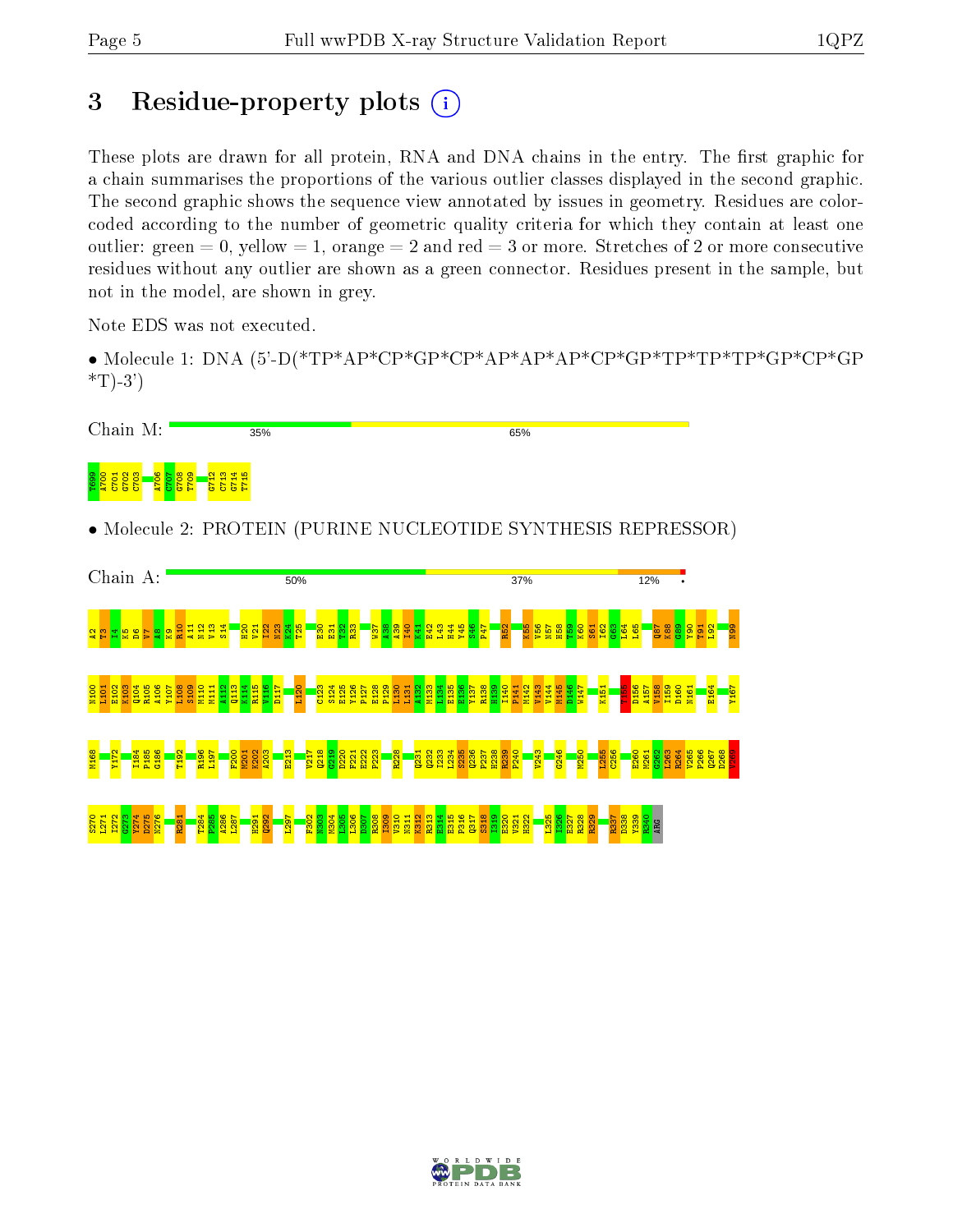# 4 Data and refinement statistics  $(i)$

Xtriage (Phenix) and EDS were not executed - this section is therefore incomplete.

| Property                               | <b>Value</b>                                    | Source    |
|----------------------------------------|-------------------------------------------------|-----------|
| Space group                            | C <sub>2</sub> 2 <sub>21</sub>                  | Depositor |
| Cell constants                         | 176.34Å<br>95.18Å<br>81.64Å                     | Depositor |
| a, b, c, $\alpha$ , $\beta$ , $\gamma$ | $90.00^\circ$<br>$90.00^\circ$<br>$90.00^\circ$ |           |
| Resolution $(A)$                       | 10.00<br>- 2.50                                 | Depositor |
| % Data completeness                    | (Not available) $(10.00-2.50)$                  | Depositor |
| in resolution range)                   |                                                 |           |
| $\mathrm{R}_{merge}$                   | (Not available)                                 | Depositor |
| $\mathrm{R}_{sym}$                     | 0.08                                            | Depositor |
| Refinement program                     | TNT                                             | Depositor |
| $R, R_{free}$                          | (Not available)<br>0.183                        | Depositor |
| Estimated twinning fraction            | No twinning to report.                          | Xtriage   |
| Total number of atoms                  | 3104                                            | wwPDB-VP  |
| Average B, all atoms $(A^2)$           | 58.0                                            | wwPDB-VP  |

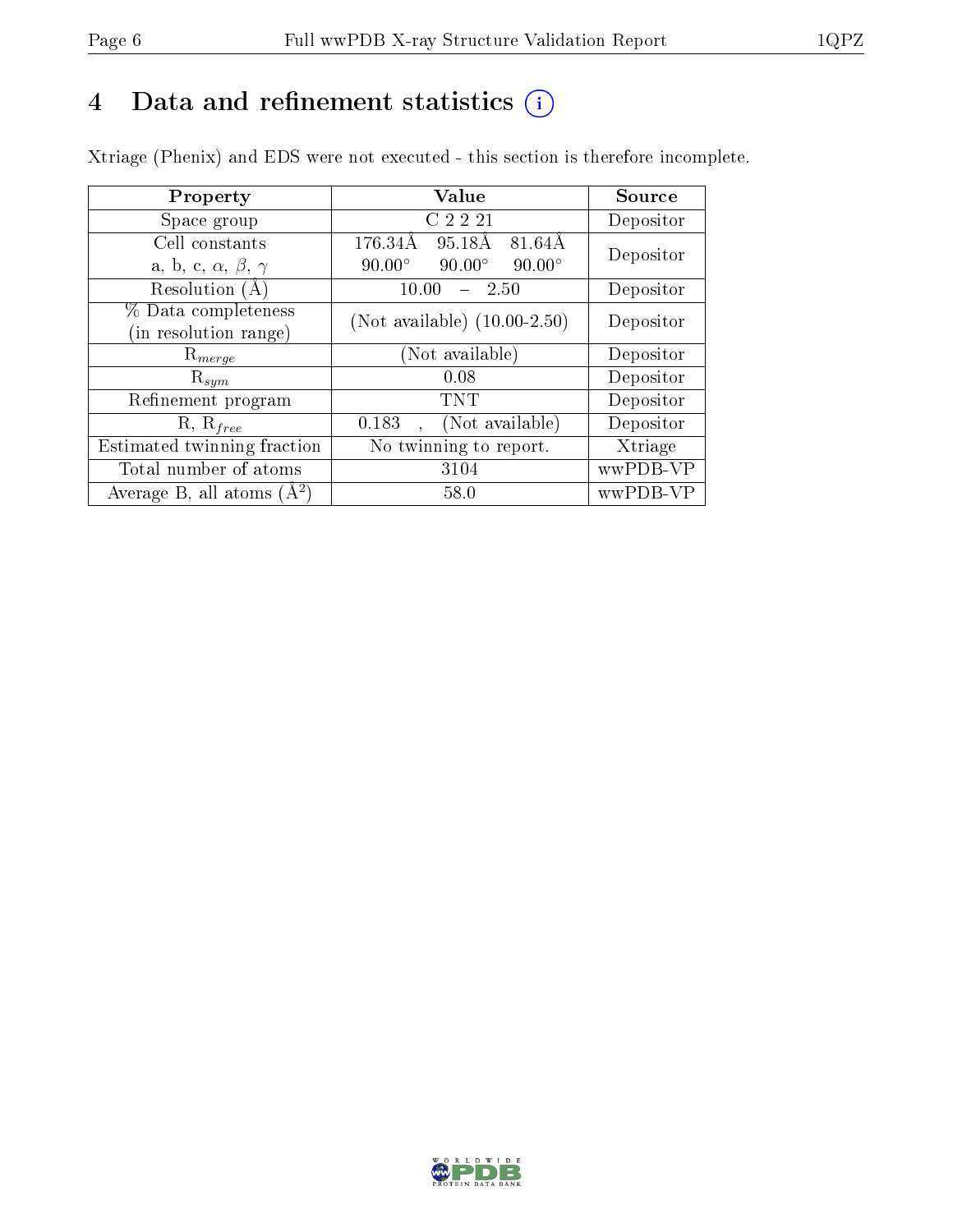# 5 Model quality  $(i)$

## 5.1 Standard geometry  $(i)$

Bond lengths and bond angles in the following residue types are not validated in this section: HPA

The Z score for a bond length (or angle) is the number of standard deviations the observed value is removed from the expected value. A bond length (or angle) with  $|Z| > 5$  is considered an outlier worth inspection. RMSZ is the root-mean-square of all Z scores of the bond lengths (or angles).

| Mol | Chain |      | Bond lengths | Bond angles |                 |  |
|-----|-------|------|--------------|-------------|-----------------|--|
|     |       | RMSZ | $\# Z  > 5$  | RMSZ        | $\# Z  > 5$     |  |
|     | М     | 0.49 | 0/386        | 0.84        | 0/594           |  |
| 2   |       | 0.82 | 0/2711       | 0.96        | $2/3667(0.1\%)$ |  |
| AĦ  | Αll   | 0.79 | 0/3097       | 0.95        | $2/4261(0.0\%)$ |  |

There are no bond length outliers.

All (2) bond angle outliers are listed below:

| Mol | $\vert$ Chain $\vert$ Res $\vert$ Type $\vert$ |     | $\bold{Atoms}$                    | $\mid$ Observed $(^\circ)$   Ideal $(^\circ)$ |        |
|-----|------------------------------------------------|-----|-----------------------------------|-----------------------------------------------|--------|
|     |                                                |     | 269   VAL   CB-CA-C   -5.91       | 100.17                                        | 111 40 |
|     |                                                | 155 | THR $\vert$ CB-CA-C $\vert$ -5.05 | 97.98                                         | 111 60 |

There are no chirality outliers.

There are no planarity outliers.

### 5.2 Too-close contacts  $\overline{a}$

In the following table, the Non-H and H(model) columns list the number of non-hydrogen atoms and hydrogen atoms in the chain respectively. The H(added) column lists the number of hydrogen atoms added and optimized by MolProbity. The Clashes column lists the number of clashes within the asymmetric unit, whereas Symm-Clashes lists symmetry related clashes.

|   |      |      |     | Mol   Chain   Non-H   H(model)   H(added)   Clashes   Symm-Clashes |
|---|------|------|-----|--------------------------------------------------------------------|
| M | 345  | 194  | 20  |                                                                    |
|   | 2657 | 2641 | 163 |                                                                    |
|   |      |      |     |                                                                    |
|   | 90   |      |     |                                                                    |
|   |      |      |     |                                                                    |
|   | 3104 | 2839 | 180 |                                                                    |

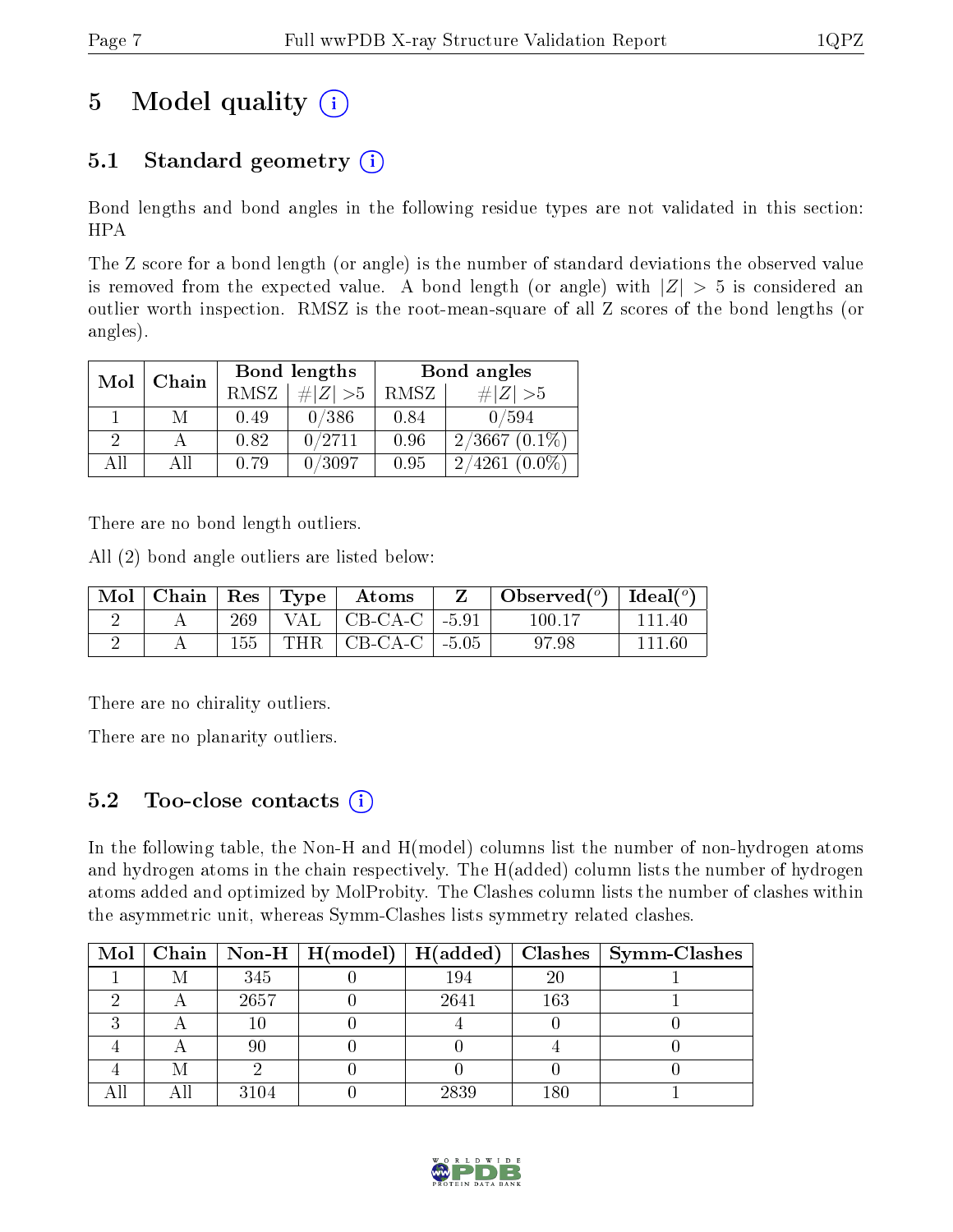The all-atom clashscore is defined as the number of clashes found per 1000 atoms (including hydrogen atoms). The all-atom clashscore for this structure is 31.

|            |  |  | All (180) close contacts within the same asymmetric unit are listed below, sorted by their clash |  |  |  |  |
|------------|--|--|--------------------------------------------------------------------------------------------------|--|--|--|--|
| magnitude. |  |  |                                                                                                  |  |  |  |  |

| Atom-1                         | Atom-2                         | Interatomic       | Clash             |
|--------------------------------|--------------------------------|-------------------|-------------------|
|                                |                                | distance $(A)$    | overlap $(A)$     |
| 2:A:159:ILE:HD11               | 2:A:320:GLU:HG2                | 1.19              | 1.18              |
| 1:M:713:DC:H2"                 | $1: M:714:DG: \overline{H5''}$ | 1.14              | 1.13              |
| $1: M: 712: \overline{DG:H2"}$ | 1: M: 713: DC: H5"             | 1.29              | 1.12              |
| 2: A:61: SER: HB2              | 2: A:91:THR:HG22               | 1.31              | 1.07              |
| 2:A:236:GLN:HB2                | 2:A:237:PRO:HD2                | 1.33              | 1.07              |
| 2:A:234:LEU:HD13               | 2:A:263:LEU:HD23               | 1.36              | 1.07              |
| $2:A:20:\overline{HIS:ND1}$    | 2:A:25:THR:HG23                | 1.85              | 0.91              |
| 2:A:22:ILE:HG22                | 2:A:23:ASN:ND2                 | 1.85              | $0.90\,$          |
| 2:A:159:ILE:CD1                | 2:A:320:GLU:HG2                | 2.03              | 0.89              |
| 2:A:239:ARG:HG2                | 2:A:239:ARG:HH11               | 1.42              | 0.84              |
| 2:A:22:ILE:HD11                | 2:A:40:ILE:HD11                | 1.60              | $\overline{0.83}$ |
| 2:A:237:PRO:HG2                | 2:A:238:HIS:H                  | 1.44              | 0.82              |
| 2:A:100:ASN:HD22               | 2:A:103:LYS:HB2                | 1.45              | 0.81              |
| 2:A:135:GLU:O                  | 2:A:138:ARG:HG2                | 1.83              | 0.79              |
| 1:M:713:DC:H2"                 | 1: M: 714: DG: C5'             | 2.06              | 0.79              |
| 1: M: 712: DG: C2'             | 1: M: 713: DC: H5"             | 2.12              | 0.79              |
| 2:A:325:LEU:HD11               | 2:A:327:GLU:HG3                | 1.63              | 0.78              |
| 2:A:3:THR:HG23                 | 2:A:5:LYS:H                    | 1.47              | 0.78              |
| 2:A:145:MET:HA                 | 2:A:158:VAL:HG13               | 1.68              | 0.76              |
| 2:A:10:ARG:HH11                | 2:A:10:ARG:HG3                 | 1.51              | 0.76              |
| 2:A:106:ALA:O                  | 2: A:110:MET:HG3               | 1.86              | 0.75              |
| 2:A:115:ARG:HA                 | 4:A:804:HOH:O                  | 1.86              | 0.74              |
| 2:A:276:ASN:HD22               | 2:A:291:HIS:HD2                | 1.34              | 0.74              |
| 2:A:222:GLU:HB2                | 4:A:808:HOH:O                  | 1.88              | 0.73              |
| 1:M:714:DG:H2"                 | 1:M:715:DT:H5'                 | 1.72              | 0.72              |
| 2:A:304:MET:HE2                | 2:A:317:GLN:HB3                | 1.72              | 0.71              |
| 2:A:304:MET:CE                 | 2:A:317:GLN:HB3                | 2.20              | 0.71              |
| 2:A:107:TYR:O                  | 2: A: 111:MET:HG3              | 1.90              | 0.71              |
| 2:A:276:ASN:HD22               | 2:A:291:HIS:CD2                | $\overline{2.08}$ | 0.71              |
| 2:A:3:THR:CG2                  | 2:A:5:LYS:HB2                  | 2.21              | 0.71              |
| 1:M:713:DC:C2'                 | 1: M:714: DG:H5"               | 2.08              | 0.70              |
| 2:A:160:ASP:HA                 | 2:A:321:VAL:HG12               | 1.76              | 0.68              |
| 2:A:200:PHE:HD2                | 2:A:201:MET:CE                 | 2.06              | 0.67              |
| 2:A:117:ASP:O                  | 2:A:141:PRO:HG2                | 1.95              | 0.66              |
| 2:A:309:ILE:HG22               | 2:A:310:VAL:N                  | 2.11              | 0.66              |
| 2:A:52:ARG:O                   | 2:A:56:VAL:H G22               | 1.96              | 0.65              |
| 2:A:159:ILE:HD11               | 2:A:320:GLU:CG                 | 2.11              | 0.65              |

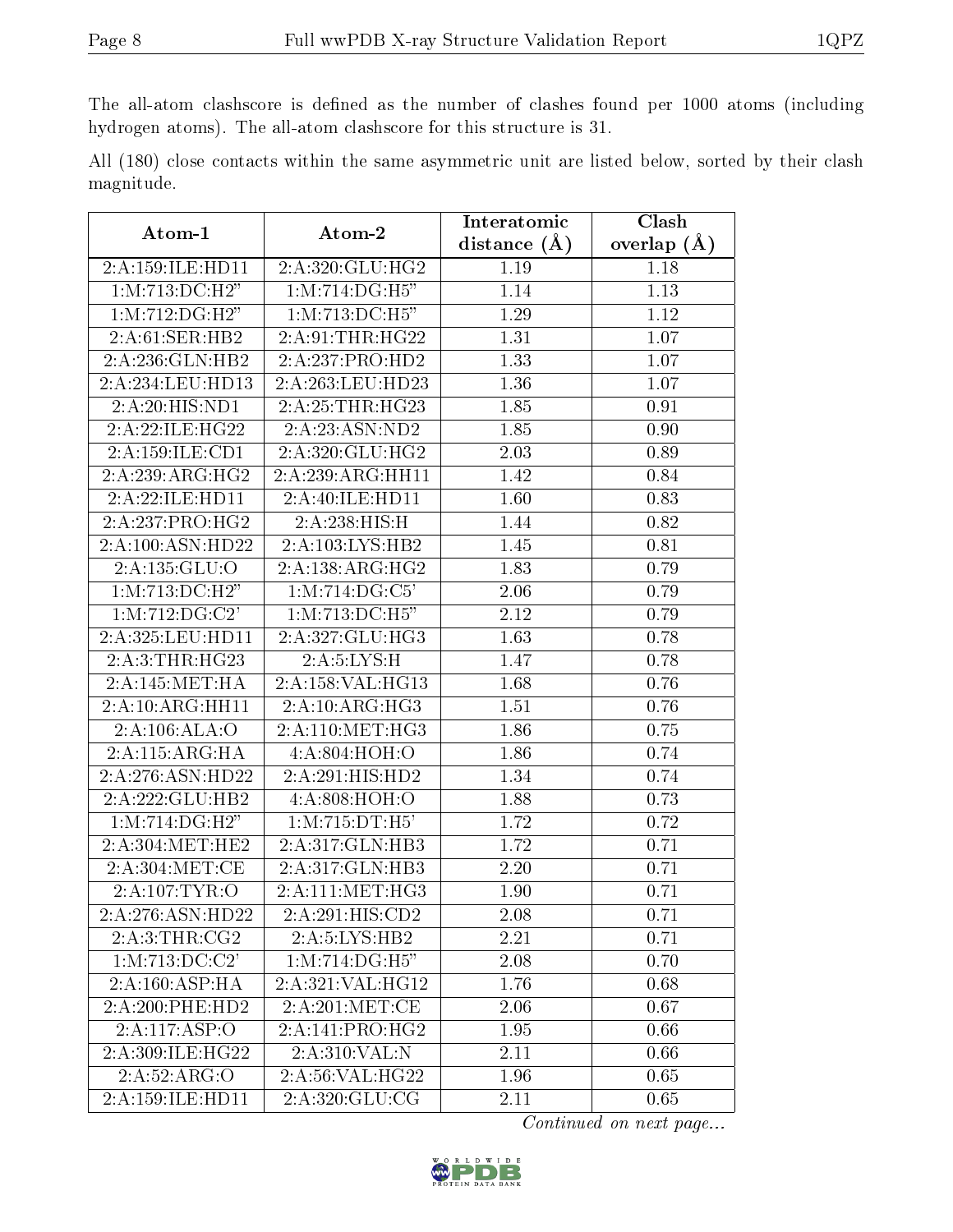| Continued from previous page |                                 | Interatomic      | Clash           |
|------------------------------|---------------------------------|------------------|-----------------|
| Atom-1                       | Atom-2                          | distance $(\AA)$ | overlap $(\AA)$ |
| 2:A:3:THR:HG23               | $2:A:5:\text{LYS:N}$            | 2.11             | 0.65            |
| 2:A:137:TYR:HB3              | 2:A:140:ILE:CD1                 | 2.27             | 0.65            |
| 2:A:25:THR:HG21              | 4:A:741:HOH:O                   | 1.95             | 0.65            |
| 2:A:232:GLN:HG3              | 4:A:802:HOH:O                   | 1.96             | 0.64            |
| 2:A:100:ASN:ND2              | 2:A:103:LYS:H                   | 1.95             | 0.64            |
| 2:A:22:ILE:HG22              | 2:A:23:ASN:HD22                 | 1.61             | 0.64            |
| 2:A:22:ILE:HD11              | 2:A:40:ILE:CD1                  | 2.28             | 0.63            |
| 1:M:706:DA:N3                | 2:A:55:LYS:HE2                  | 2.14             | 0.63            |
| 2:A:61:SER:HB2               | 2: A:91:THR:CG2                 | 2.20             | 0.63            |
| 2:A:130:LEU:O                | 2:A:130:LEU:HD22                | 1.99             | 0.62            |
| 2:A:185:PRO:HD2              | 2:A:217:VAL:O                   | 1.99             | 0.62            |
| 2:A:23:ASN:N                 | 2:A:23:ASN:HD22                 | 1.97             | 0.61            |
| 2:A:87:GLN:OE1               | 2:A:88:LYS:HD2                  | 2.00             | 0.61            |
| 2:A:164:GLU:O                | 2: A:168:MET:HG3                | 2.01             | 0.61            |
| 1:M:700:DA:H2"               | 1: M: 701: DC: O5'              | $2.00\,$         | 0.61            |
| 1: M:714: DG: OP1            | $1: M: 714: DG: \overline{H4'}$ | 1.99             | 0.61            |
| 2:A:239:ARG:HH11             | 2:A:239:ARG:CG                  | 2.14             | 0.61            |
| 2:A:266:PRO:HA               | 2:A:269:VAL:O                   | 2.01             | 0.60            |
| 1:M:714:DG:H5"               | 1: M:714:DG:H8                  | 1.66             | 0.60            |
| 2:A:65:LEU:HD22              | 2:A:108:LEU:HD13                | 1.82             | 0.60            |
| 2:A:239:ARG:HG2              | 2:A:239:ARG:NH1                 | 2.07             | 0.60            |
| 2:A:200:PHE:HD2              | 2:A:201:MET:HE2                 | 1.67             | 0.59            |
| 2:A:255:LEU:CD1              | 2:A:271:LEU:HD23                | 2.33             | 0.59            |
| 2:A:30:GLU:HG3               | 2:A:33:ARG:HH12                 | 1.68             | 0.59            |
| 1:M:708:DG:H2"               | 1:M:709:DT:OP2                  | 2.04             | 0.58            |
| 2:A:167:TYR:CD1              | 2:A:202:LYS:HG2                 | 2.39             | 0.58            |
| 1:M:712:DG:H2"               | $1: M: 713: DC: \overline{C5'}$ | 2.21             | 0.57            |
| 2:A:40:ILE:HD13              | 2:A:45:TYR:HD2                  | 1.68             | 0.57            |
| 2:A:30:GLU:CG                | 2:A:33:ARG:HH12                 | 2.17             | 0.57            |
| 2:A:231:GLN:O                | 2:A:235:SER:HB2                 | 2.04             | 0.57            |
| 2:A:192:THR:O                | 2:A:196:ARG:HD2                 | 2.05             | 0.57            |
| 2:A:237:PRO:CG               | 2:A:238:HIS:H                   | 2.15             | 0.57            |
| 2:A:137:TYR:HB3              | 2:A:140:ILE:HD12                | 1.85             | 0.56            |
| 2: A:202: LYS: HG3           | 2:A:203:ALA:N                   | 2.15             | 0.56            |
| 2:A:221:PHE:HA               | 2: A:250:MET:HG3                | 1.87             | 0.55            |
| 2:A:3:THR:HG23               | 2:A:5:LYS:HB2                   | 1.88             | 0.55            |
| 2:A:100:ASN:HD21             | 2:A:102:GLU:HB2                 | 1.70             | 0.55            |
| 2:A:101:LEU:HD12             | 2:A:133:MET:HE1                 | 1.88             | 0.55            |
| 2:A:184:ILE:HA               | 2:A:217:VAL:O                   | 2.07             | 0.55            |
| 2:A:143:VAL:H B              | 2:A:156:ASP:HB2                 | 1.89             | 0.54            |
| 2:A:37:TRP:HA                | 2:A:37:TRP:CE3                  | 2.42             | 0.54            |

Continued from previous page.

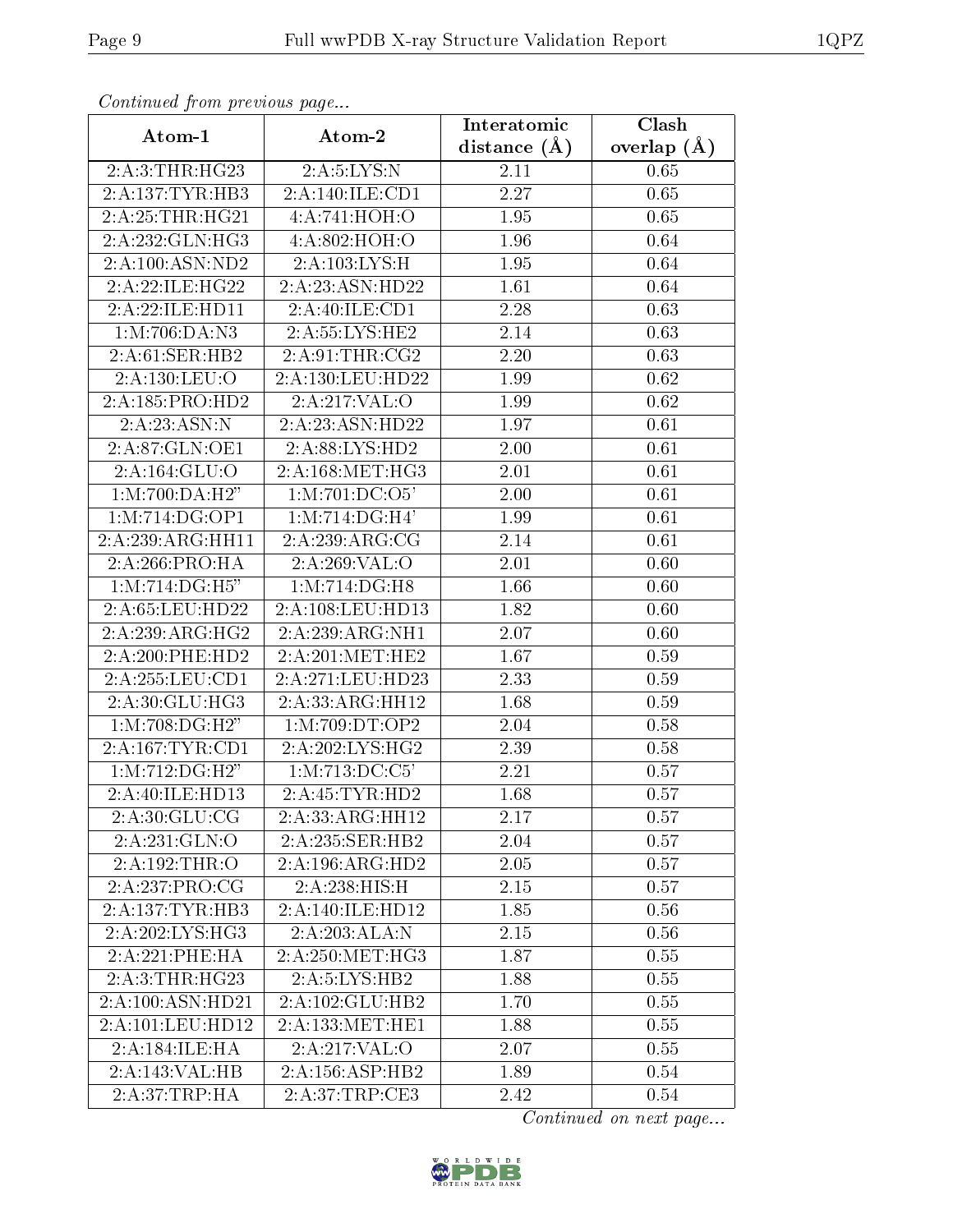| Comunaca jiom previous page |                        | Interatomic       | Clash           |
|-----------------------------|------------------------|-------------------|-----------------|
| Atom-1                      | Atom-2                 | distance $(A)$    | overlap $(\AA)$ |
| 2:A:306:LEU:O               | 2:A:310:VAL:HG13       | 2.08              | 0.54            |
| 2:A:157:ALA:O               | 2:A:318:SER:HA         | $\overline{2.08}$ | 0.54            |
| 2:A:337:ARG:NH1             | 2:A:338:ASP:HA         | 2.24              | 0.53            |
| 2:A:101:LEU:HD11            | 2:A:133:MET:HE2        | 1.90              | 0.53            |
| 2:A:10:ARG:CG               | 2:A:10:ARG:HH11        | 2.20              | 0.53            |
| 1:M:714:DG:H8               | 1: M: 714: DG: C5'     | 2.22              | 0.53            |
| 2:A:159:ILE:HG13            | 2:A:320:GLU:HA         | 1.91              | $0.52\,$        |
| 2:A:20:HIS:HA               | 2:A:25:THR:CG2         | 2.39              | 0.52            |
| 2:A:143:VAL:HA              | 2: A: 155: THR: HG22   | 1.91              | 0.52            |
| 2:A:255:LEU:HD13            | 2:A:271:LEU:HD23       | 1.91              | $0.52\,$        |
| 2:A:3:THR:O                 | 2:A:7:VAL:HG23         | 2.10              | 0.52            |
| $2:\overline{A:256:CYS:O}$  | 2:A:260:GLU:HG3        | 2.09              | 0.52            |
| 2:A:160:ASP:HB2             | 2:A:292:GLN:HE22       | 1.75              | 0.52            |
| 2:A:284:THR:O               | 2: A:284:THR:HG22      | 2.11              | 0.51            |
| 1:M:714:DG:C2'              | 1:M:715:DT:H5'         | 2.39              | 0.51            |
| 2:A:264:ARG:H               | 2:A:268:ASP:HB2        | 1.75              | 0.51            |
| 2:A:45:TYR:CD2              | 2:A:47:PRO:HD3         | 2.46              | 0.51            |
| 2:A:201:MET:HE2             | 2:A:201:MET:CA         | 2.41              | 0.51            |
| 2:A:11:ALA:O                | 2:A:12:ASN:HB2         | 2.11              | 0.51            |
| 2:A:147:TRP:CD2             | 2:A:151:LYS:HB2        | 2.45              | 0.50            |
| 2:A:271:LEU:HD12            | 2:A:272:ILE:N          | 2.27              | 0.50            |
| 2:A:325:LEU:CD1             | 2:A:327:GLU:HG3        | 2.36              | 0.50            |
| 2:A:261:MET:HE2             | 2:A:263:LEU:HD22       | 1.93              | 0.50            |
| 2:A:276:ASN:ND2             | 2:A:291:HIS:HD2        | 2.05              | 0.50            |
| 2:A:62:ILE:HD12             | 2:A:90:TYR:CD2         | 2.46              | 0.50            |
| 2:A:100:ASN:O               | 2:A:104:GLN:HG3        | 2.12              | 0.49            |
| 2:A:287:LEU:O               | 2:A:328:ARG:HD2        | 2.11              | 0.49            |
| 2:A:263:LEU:N               | 2:A:263:LEU:HD13       | 2.28              | 0.49            |
| 2: A:145:MET:HA             | 2:A:158:VAL:CG1        | 2.41              | 0.49            |
| 2:A:147:TRP:CE3             | 2:A:151:LYS:HB2        | 2.48              | 0.48            |
| 2:A:234:LEU:HD13            | 2:A:263:LEU:CD2        | 2.25              | 0.48            |
| 2:A:142:MET:HG3             | 2:A:155:THR:HG23       | 1.95              | 0.48            |
| 2:A:201:MET:HA              | 2:A:201:MET:HE2        | 1.95              | 0.48            |
| 2:A:100:ASN:ND2             | 2:A:103:LYS:HB2        | 2.22              | 0.48            |
| 2:A:202:LYS:HB2             | 2:A:202:LYS:HE3        | 1.61              | 0.47            |
| 2:A:155:THR:HG22            | 2:A:156:ASP:N          | 2.30              | 0.46            |
| 2:A:2:ALA:HB3               | 2:A:6:ASP:OD2          | 2.14              | 0.46            |
| 2:A:101:LEU:HA              | $2:A:104:$ GLN:HE $21$ | 1.81              | 0.46            |
| 2:A:142:MET:CG              | 2: A: 155: THR: HG23   | 2.45              | 0.46            |
| 2:A:286:ALA:HB3             | 2:A:329:ARG:HG3        | 1.98              | 0.46            |
| 2:A:255:LEU:HD12            | 2:A:255:LEU:HA         | 1.55              | 0.46            |

Continued from previous page.

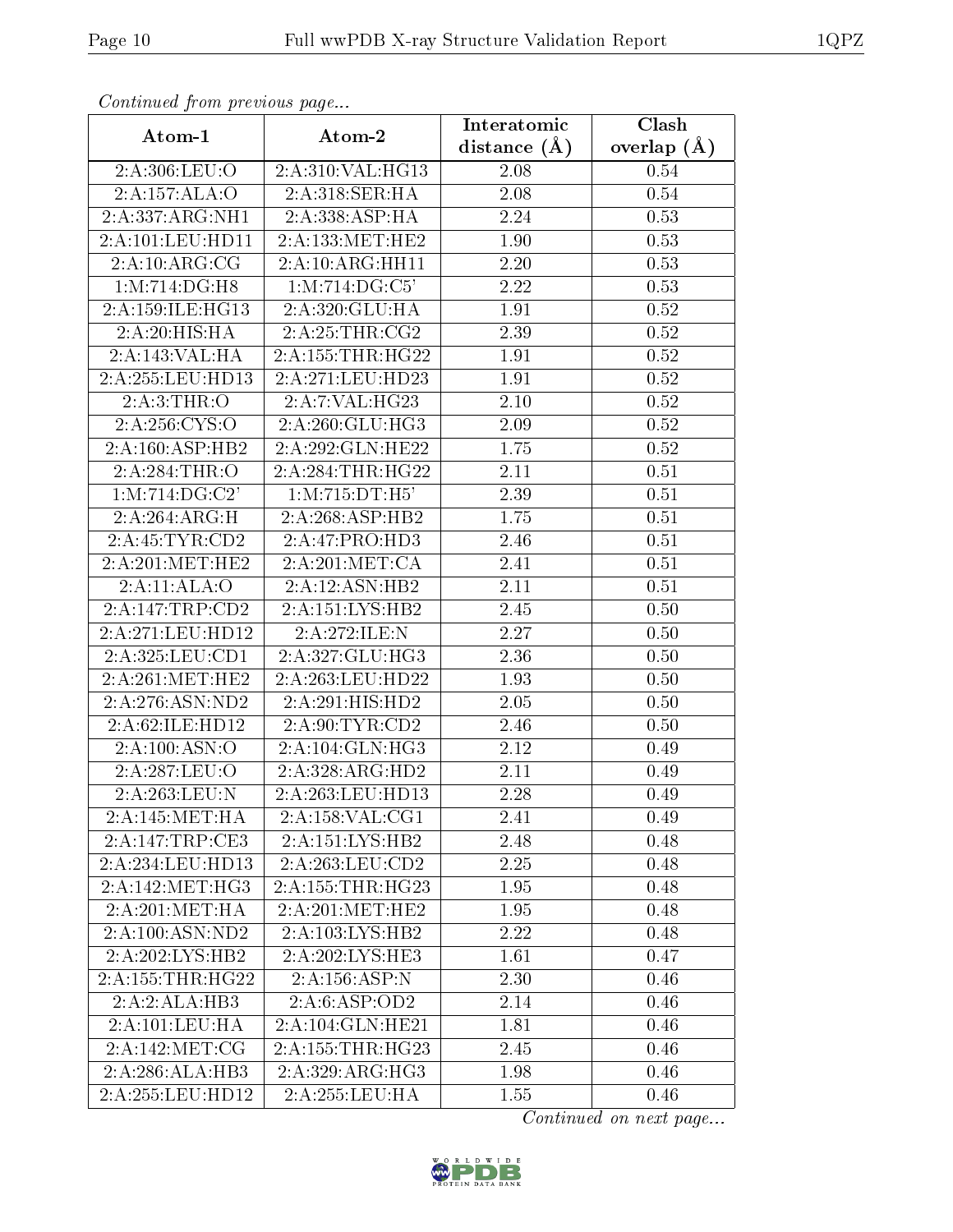| Continuea from previous page |                              | Interatomic    | Clash         |
|------------------------------|------------------------------|----------------|---------------|
| Atom-1                       | Atom-2                       | distance $(A)$ | overlap $(A)$ |
| 2:A:62:ILE:CD1               | 2:A:90:TYR:CD2               | 2.99           | 0.46          |
| 2:A:308:ARG:HH21             | 2:A:316:PRO:HA               | 1.80           | 0.46          |
| 2:A:39:ALA:O                 | 2:A:43:LEU:HB2               | 2.15           | 0.46          |
| 2:A:3:THR:HG21               | 2:A:5:LYS:HB2                | 1.96           | 0.46          |
| 2:A:123:CYS:O                | 2:A:124:SER:HB2              | 2.16           | 0.45          |
| 2:A:264:ARG:HB3              | 2:A:267:GLN:HB2              | 1.98           | 0.45          |
| 2:A:168:MET:HE1              | 2:A:325:LEU:H                | 1.81           | 0.45          |
| 2:A:220:ASP:O                | 2:A:221:PHE:HB2              | 2.15           | 0.45          |
| 2:A:281:ARG:C                | 2:A:281:ARG:HD3              | 2.37           | 0.45          |
| 2:A:10:ARG:CG                | 2:A:10:ARG:NH1               | 2.80           | 0.45          |
| 1:M:706:DA:C2                | 2:A:55:LYS:HE2               | 2.50           | 0.45          |
| 2:A:30:GLU:CG                | 2:A:33:ARG:NH1               | 2.79           | 0.45          |
| 2:A:274:TYR:HDI              | 2:A:275:ASP:N                | 2.15           | 0.45          |
| 2:A:120:LEU:HA               | 2:A:120:LEU:HD12             | 1.81           | 0.44          |
| 2:A:160:ASP:O                | 2:A:161:ASN:HB2              | 2.16           | 0.44          |
| 2:A:197:LEU:O                | 2:A:200:PHE:HB3              | 2.18           | 0.44          |
| 2:A:261:MET:HE3              | 2:A:261:MET:HB3              | 1.61           | 0.44          |
| $2:$ A:159:ILE:CG1           | 2:A:320:GLU:HG2              | 2.48           | 0.44          |
| 2:A:306:LEU:HA               | 2:A:306:LEU:HD12             | 1.40           | 0.44          |
| 2:A:37:TRP:O                 | 2:A:40:ILE:HB                | 2.18           | 0.44          |
| 2:A:62:ILE:HD13              | 2:A:302:PHE:HE1              | 1.83           | 0.44          |
| 2:A:265:VAL:HA               | 2:A:266:PRO:HA               | 1.81           | 0.44          |
| 2:A:239:ARG:HB2              | 2:A:240:PRO:HD2              | 1.99           | 0.44          |
| 2:A:64:LEU:HD13              | 2:A:120:LEU:HB3              | 1.98           | 0.43          |
| 2:A:200:PHE:CD2              | 2:A:201:MET:HE2              | 2.49           | 0.43          |
| 2:A:126:TTVR:HB3             | 2:A:131:LEU:CD1              | 2.48           | 0.43          |
| 2: A:172: TYR:OH             | $2:A:327:GLU:H\overline{G2}$ | 2.18           | 0.43          |
| 2:A:45:TYR:CE2               | 2:A:47:PRO:HD3               | 2.53           | 0.43          |
| 1:M:701:DC:H2"               | 1: M:702: DG:CS              | 2.54           | 0.43          |
| 2:A:127:PRO:HB2              | 2:A:129:PRO:HD2              | 2.01           | 0.43          |
| 2:A:30:GLU:HA                | 2:A:33:ARG:CZ                | 2.49           | 0.43          |
| 2:A:99:ASN:HD21              | 2:A:125:GLU:HB2              | 1.84           | 0.42          |
| $1: M:706:DA: \overline{N3}$ | 2:A:55:LYS:CE                | 2.81           | 0.42          |
| 2:A:126:TYR:HB3              | 2:A:131:LEU:HD13             | 2.00           | 0.42          |
| 2:A:140:ILE:CG2              | 2:A:141:PRO:HD2              | 2.49           | 0.42          |
| 1: M: 714: DG: C8            | 1: M: 714: DG: C5'           | 3.03           | 0.42          |
| 2:A:104:GLN:O                | 2:A:108:LEU:HB2              | 2.18           | 0.42          |
| 2:A:13:VAL:HG23              | 2:A:14:SER:O                 | 2.19           | 0.42          |
| $2:$ A:167:TYR:HD1           | 2:A:202:LYS:HG2              | 1.84           | 0.42          |
| 2:A:137:TYR:HB3              | 2:A:140:ILE:HD13             | 2.00           | 0.42          |
| 2:A:263:LEU:HD12             | 2:A:263:LEU:HA               | 1.28           | 0.42          |

Continued from previous page.

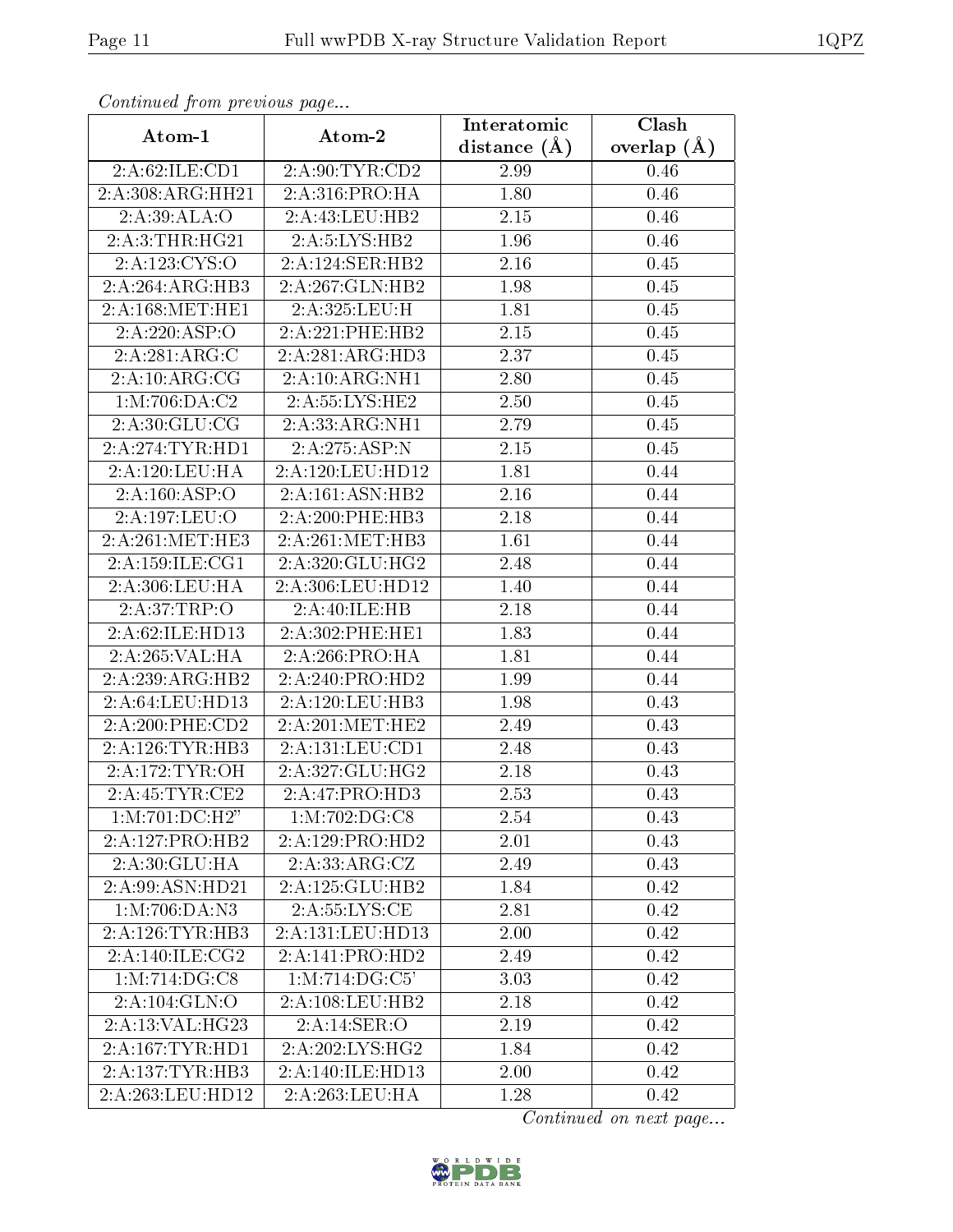|                                     |                   | Interatomic    | Clash         |
|-------------------------------------|-------------------|----------------|---------------|
| Atom-1                              | Atom-2            | distance $(A)$ | overlap $(A)$ |
| 2: A:30: GLU: HG2                   | 2:A:33:ARG:NH1    | 2.34           | 0.42          |
| $2:A:\overline{186:GLY:C}$          | 2:A:218:GLN:HE22  | 2.22           | 0.42          |
| 2:A:23:ASN:N                        | 2:A:23:ASN:ND2    | 2.67           | 0.42          |
| 2:A:3:THR:HG22                      | 2:A:6:ASP:CG      | 2.40           | 0.42          |
| 2:A:237:PRO:CG                      | 2:A:238:HIS:N     | 2.81           | 0.41          |
| 2:A:308:ARG:HA                      | 2:A:313:ARG:HB3   | 2.03           | 0.41          |
| 2:A:109:SER:O                       | 2:A:113:GLN:HG3   | 2.20           | 0.41          |
| 2:A:222:GLU:HB3                     | 2:A:223:PRO:HD2   | 2.02           | 0.41          |
| 2:A:131:LEU:HA                      | 2:A:131:LEU:HD12  | 1.60           | 0.41          |
| 2:A:233:ILE:O                       | 2:A:236:GLN:HG2   | 2.20           | 0.41          |
| 2:A:57:ASN:O                        | 2:A:58:HIS:HB3    | 2.20           | 0.41          |
| $2:A:310:\overline{\text{VAL}:CG2}$ | 2:A:311:ASN:N     | 2.84           | 0.41          |
| 1: M: 703: DC: H5'                  | 1: M: 703: DC: C6 | 2.56           | 0.41          |
| 2:A:264:ARG:HD2                     | 2:A:265:VAL:N     | 2.35           | 0.40          |
| 2:A:243:VAL:O                       | 2:A:271:LEU:HD12  | 2.21           | 0.40          |
| 1: M: 701: DC:H2"                   | 1:M:702:DG:H8     | 1.87           | 0.40          |
| 2:A:101:LEU:HA                      | 2:A:104:GLN:NE2   | 2.36           | 0.40          |
| 2:A:101:LEU:CD1                     | 2:A:133:MET:CE    | $3.00\,$       | 0.40          |
| 2:A:161:ASN:ND2                     | 2:A:322:HIS:CE1   | 2.90           | 0.40          |
| 2:A:339:TYR:N                       | 2:A:339:TYR:CD1   | 2.89           | 0.40          |

Continued from previous page...

All (1) symmetry-related close contacts are listed below. The label for Atom-2 includes the symmetry operator and encoded unit-cell translations to be applied.

| Atom-1 | Atom-2                              | Interatomic<br>distance (A) | $\gamma$ lash<br>overlap (A) |
|--------|-------------------------------------|-----------------------------|------------------------------|
|        | 1:M:715:DT:OP2   2:A:337:ARG:NH2[5] | . .92                       | $0.28\,$                     |

#### 5.3 Torsion angles (i)

#### 5.3.1 Protein backbone (i)

In the following table, the Percentiles column shows the percent Ramachandran outliers of the chain as a percentile score with respect to all X-ray entries followed by that with respect to entries of similar resolution.

The Analysed column shows the number of residues for which the backbone conformation was analysed, and the total number of residues.

| $\mid$ Mol $\mid$ Chain $\mid$ | $\boldsymbol{\mathrm{Analysed}}$                              |  | Favoured   Allowed   Outliers   Percentiles |
|--------------------------------|---------------------------------------------------------------|--|---------------------------------------------|
|                                | $\mid$ 337/340 (99%)   314 (93%)   19 (6%)   4 (1%)   13   24 |  |                                             |

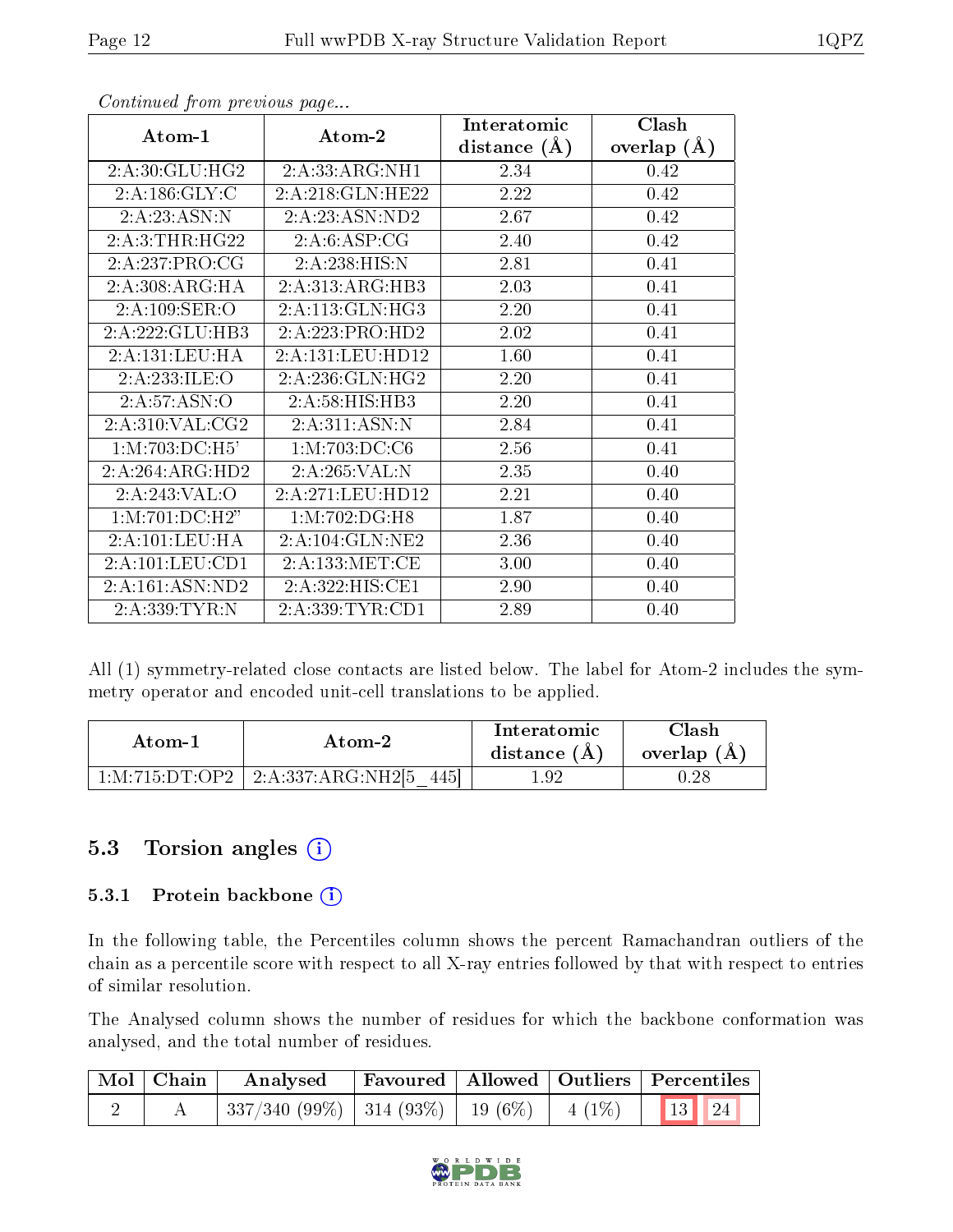All (4) Ramachandran outliers are listed below:

| Mol | Chain | Res | Type             |
|-----|-------|-----|------------------|
|     |       | 275 | $AS\overline{P}$ |
|     |       | 309 | ШE               |
|     |       | 246 | GLY              |
|     |       | 312 | LAS              |

#### 5.3.2 Protein sidechains (i)

In the following table, the Percentiles column shows the percent sidechain outliers of the chain as a percentile score with respect to all X-ray entries followed by that with respect to entries of similar resolution.

The Analysed column shows the number of residues for which the sidechain conformation was analysed, and the total number of residues.

| Mol   Chain | Analysed                      | Rotameric   Outliers   Percentiles |                      |                         |
|-------------|-------------------------------|------------------------------------|----------------------|-------------------------|
|             | $279/280(100\%)$   224 (80\%) |                                    | $\frac{1}{55}$ (20%) | $\boxed{1}$ $\boxed{2}$ |

All (55) residues with a non-rotameric sidechain are listed below:

| Mol            | Chain                                                                                                                                                                                                                   | Res             | Type                      |
|----------------|-------------------------------------------------------------------------------------------------------------------------------------------------------------------------------------------------------------------------|-----------------|---------------------------|
| $\overline{2}$ | $\overline{A}$                                                                                                                                                                                                          | 3               | <b>THR</b>                |
| $\overline{2}$ |                                                                                                                                                                                                                         | $\overline{7}$  | <b>VAL</b>                |
| $\overline{2}$ |                                                                                                                                                                                                                         | $\overline{9}$  | $\overline{\text{LYS}}$   |
| $\sqrt{2}$     | $\frac{\overline{A}}{\overline{A}}$ $\frac{\overline{A}}{\overline{A}}$                                                                                                                                                 | $\overline{10}$ | $\overline{\rm{ARG}}$     |
| $\overline{2}$ |                                                                                                                                                                                                                         | 21              | $\overline{\text{VAL}}$   |
| $\overline{2}$ | $\frac{\overline{A}}{\overline{A}}$                                                                                                                                                                                     | 22              | <b>ILE</b>                |
| $\overline{2}$ |                                                                                                                                                                                                                         | $\overline{23}$ | $\overline{\mathrm{ASN}}$ |
| $\overline{2}$ |                                                                                                                                                                                                                         | $\overline{31}$ | $\overline{\text{GLU}}$   |
| $\overline{2}$ | $\overline{A}$                                                                                                                                                                                                          | 40              | <b>ILE</b>                |
| $\overline{2}$ |                                                                                                                                                                                                                         | $\overline{42}$ | $\overline{{\rm GLU}}$    |
| $\overline{2}$ |                                                                                                                                                                                                                         | $\overline{44}$ | <b>HIS</b>                |
| $\overline{2}$ |                                                                                                                                                                                                                         | $\overline{52}$ | $\overline{\rm ARG}$      |
| $\overline{2}$ |                                                                                                                                                                                                                         | $\overline{55}$ | $\overline{\text{LYS}}$   |
| $\overline{2}$ |                                                                                                                                                                                                                         | 60              | $\overline{\text{LYS}}$   |
| $\overline{2}$ |                                                                                                                                                                                                                         | $\overline{61}$ | $\overline{\text{SER}}$   |
| $\overline{2}$ |                                                                                                                                                                                                                         | 87              | $\overline{\text{GLN}}$   |
| $\overline{2}$ | $\frac{\overline{A}}{\overline{A}}$ $\frac{\overline{A}}{\overline{A}}$ $\frac{\overline{A}}{\overline{A}}$ $\frac{\overline{A}}{\overline{A}}$ $\frac{\overline{A}}{\overline{A}}$ $\frac{\overline{A}}{\overline{A}}$ | 88              | $\overline{\text{LYS}}$   |
| $\overline{2}$ |                                                                                                                                                                                                                         | 91              | <b>THR</b>                |
| $\overline{2}$ |                                                                                                                                                                                                                         | 92              | $\overline{\text{LEU}}$   |
| $\overline{2}$ |                                                                                                                                                                                                                         | 99              | $\overline{\text{ASN}}$   |
| $\overline{2}$ | $\overline{\rm A}$                                                                                                                                                                                                      | 101             | LEU                       |

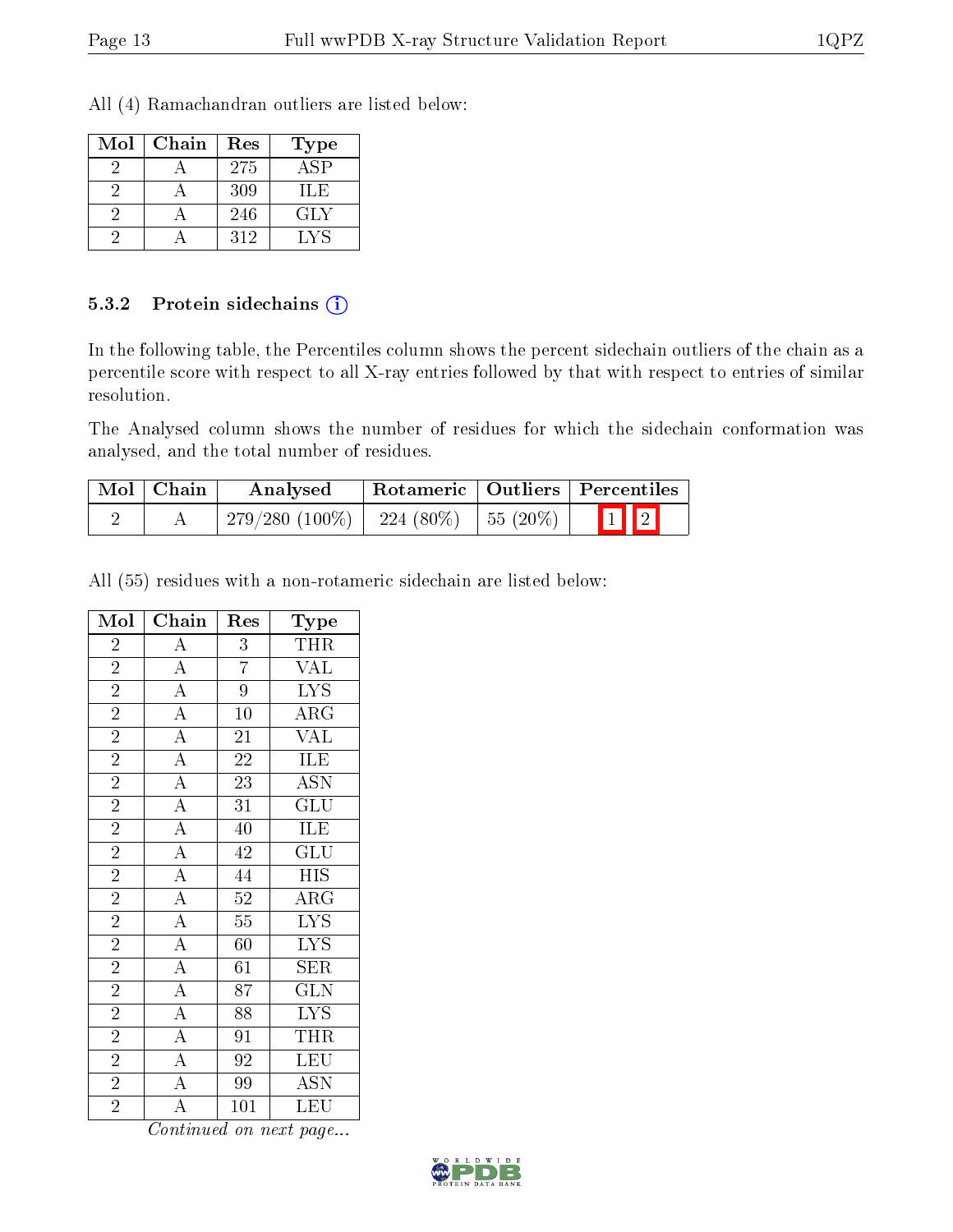| $\overline{\text{Mol}}$ | Chain                                                                                                       | ${\mathop{\mathrm{Res}}\nolimits}$ | Type                    |
|-------------------------|-------------------------------------------------------------------------------------------------------------|------------------------------------|-------------------------|
| $\overline{2}$          | $\overline{\rm A}$                                                                                          | 103                                | $LYS$                   |
| $\overline{2}$          | $\overline{A}$                                                                                              | $\overline{105}$                   | $\overline{\rm ARG}$    |
| $\overline{2}$          | $\overline{A}$                                                                                              | $\overline{108}$                   | $\overline{\text{LEU}}$ |
| $\overline{2}$          |                                                                                                             | 109                                | $\overline{\text{SER}}$ |
| $\overline{2}$          |                                                                                                             | $\overline{120}$                   | $\overline{\text{LEU}}$ |
| $\overline{2}$          | $\frac{\overline{A}}{\overline{A}}$ $\frac{\overline{A}}{\overline{A}}$                                     | 128                                | $\overline{\text{GLU}}$ |
| $\overline{2}$          |                                                                                                             | <b>130</b>                         | $\overline{\text{LEU}}$ |
| $\overline{2}$          |                                                                                                             | $\overline{131}$                   | LEU                     |
| $\overline{2}$          | $\frac{\overline{A}}{\overline{A}}$ $\frac{\overline{A}}{\overline{A}}$ $\frac{\overline{A}}{\overline{A}}$ | $\overline{141}$                   | $\overline{\text{PRO}}$ |
| $\overline{2}$          |                                                                                                             | $\overline{143}$                   | $\overline{\text{VAL}}$ |
| $\overline{2}$          |                                                                                                             | 144                                | <b>VAL</b>              |
| $\overline{2}$          |                                                                                                             | $\overline{145}$                   | <b>MET</b>              |
| $\overline{2}$          |                                                                                                             | 155                                | <b>THR</b>              |
| $\overline{2}$          |                                                                                                             | $\overline{158}$                   | $\overline{\text{VAL}}$ |
| $\overline{2}$          |                                                                                                             | $\overline{201}$                   | <b>MET</b>              |
| $\overline{2}$          |                                                                                                             | $\overline{202}$                   | $\overline{\text{LYS}}$ |
| $\overline{2}$          | $\frac{\overline{A}}{\overline{A}}$                                                                         | $\overline{213}$                   | $\overline{\text{GLU}}$ |
| $\overline{2}$          |                                                                                                             | $\overline{228}$                   | $\overline{\rm{ARG}}$   |
| $\overline{2}$          | $\frac{\overline{A}}{\overline{A}}$ $\frac{\overline{A}}{\overline{A}}$ $\frac{\overline{A}}{\overline{A}}$ | $\overline{235}$                   | $\overline{\text{SER}}$ |
| $\overline{2}$          |                                                                                                             | 239                                | $\overline{\text{ARG}}$ |
| $\overline{2}$          |                                                                                                             | 255                                | LEU                     |
| $\overline{2}$          |                                                                                                             | $\overline{263}$                   | LEU                     |
| $\overline{2}$          |                                                                                                             | 264                                | $\rm{ARG}$              |
| $\overline{2}$          |                                                                                                             | $\overline{269}$                   | $\overline{\text{VAL}}$ |
| $\overline{2}$          |                                                                                                             | $\overline{270}$                   | $\overline{\text{SER}}$ |
| $\overline{2}$          | $\frac{\overline{A}}{\overline{A}}$ $\frac{\overline{A}}{\overline{A}}$                                     | $\overline{274}$                   | <b>TYR</b>              |
| $\overline{2}$          |                                                                                                             | $\overline{281}$                   | $\overline{\rm ARG}$    |
| $\overline{2}$          |                                                                                                             | 292                                | $\overline{\text{GLN}}$ |
| $\overline{2}$          |                                                                                                             | $\overline{297}$                   | $\overline{\text{LEU}}$ |
| $\overline{2}$          | $\overline{A}$                                                                                              | 312                                | $\overline{\text{LYS}}$ |
| $\overline{2}$          | $\overline{A}$                                                                                              | $\overline{315}$                   | $\overline{{\rm GLU}}$  |
| $\overline{2}$          | $\overline{A}$                                                                                              | $\overline{318}$                   | $\overline{\text{SER}}$ |
| $\overline{2}$          | $\overline{\rm A}$                                                                                          | 329                                | $\overline{\rm{ARG}}$   |
| $\overline{2}$          | $\overline{\rm A}$                                                                                          | $\overline{337}$                   | $\overline{\rm{ARG}}$   |

Continued from previous page...

Some sidechains can be flipped to improve hydrogen bonding and reduce clashes. All (10) such sidechains are listed below:

| Mol | Chain | Res | Type             |
|-----|-------|-----|------------------|
|     |       | 23  | <b>ASN</b>       |
|     |       | 34  | $AS\overline{N}$ |
|     |       | 58  | <b>HIS</b>       |
|     |       | 96  | ASN              |

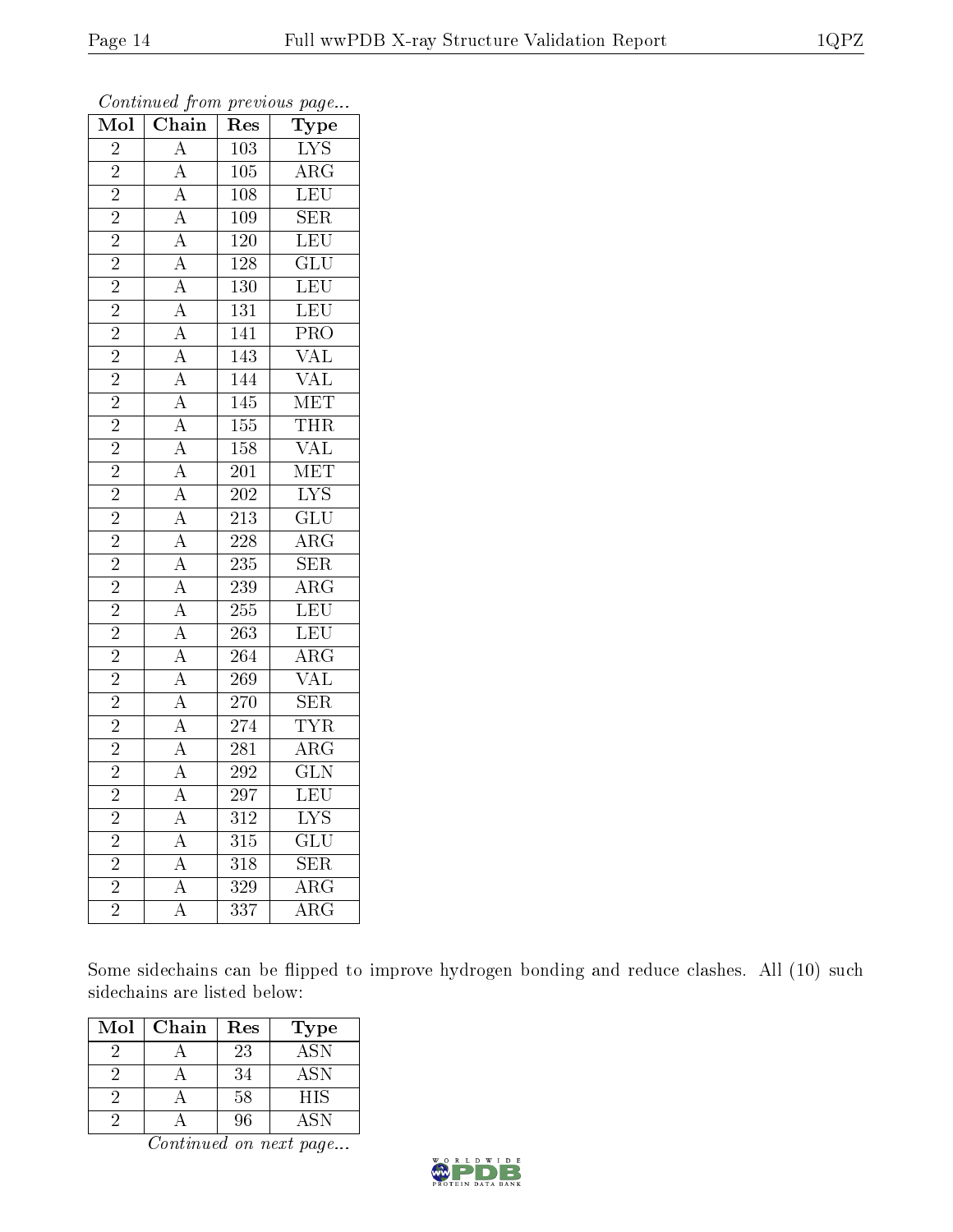Continued from previous page...

| Mol            | Chain | Res | <b>Type</b> |
|----------------|-------|-----|-------------|
| $\overline{2}$ |       | 100 | <b>ASN</b>  |
| 2              |       | 104 | <b>GLN</b>  |
| 2              |       | 113 | <b>GLN</b>  |
| 2              |       | 161 | <b>ASN</b>  |
| 2              |       | 291 | <b>HIS</b>  |
|                |       | 292 | <b>GLN</b>  |

#### $5.3.3$  RNA  $(i)$

There are no RNA molecules in this entry.

#### 5.4 Non-standard residues in protein, DNA, RNA chains (i)

There are no non-standard protein/DNA/RNA residues in this entry.

#### 5.5 Carbohydrates  $(i)$

There are no carbohydrates in this entry.

#### 5.6 Ligand geometry (i)

1 ligand is modelled in this entry.

In the following table, the Counts columns list the number of bonds (or angles) for which Mogul statistics could be retrieved, the number of bonds (or angles) that are observed in the model and the number of bonds (or angles) that are defined in the Chemical Component Dictionary. The Link column lists molecule types, if any, to which the group is linked. The Z score for a bond length (or angle) is the number of standard deviations the observed value is removed from the expected value. A bond length (or angle) with  $|Z| > 2$  is considered an outlier worth inspection. RMSZ is the root-mean-square of all Z scores of the bond lengths (or angles).

| $\blacksquare$ Mol $\vert$ Type $\vert$ Chain $\vert$ Res $\vert$ Link $\vert$ |            |  |     |                          |  | Bond lengths |                                                                   |         | Bond angles    |           |  |
|--------------------------------------------------------------------------------|------------|--|-----|--------------------------|--|--------------|-------------------------------------------------------------------|---------|----------------|-----------|--|
|                                                                                |            |  |     |                          |  |              | Counts   RMSZ $\mid \#  Z  > 2$   Counts   RMSZ $\mid \#  Z  > 2$ |         |                |           |  |
|                                                                                | <b>HPA</b> |  | 599 | $\overline{\phantom{a}}$ |  |              | 2(25%)                                                            | 5,15,15 | $\boxed{2.91}$ | $2(40\%)$ |  |

In the following table, the Chirals column lists the number of chiral outliers, the number of chiral centers analysed, the number of these observed in the model and the number defined in the Chemical Component Dictionary. Similar counts are reported in the Torsion and Rings columns. '-' means no outliers of that kind were identified.

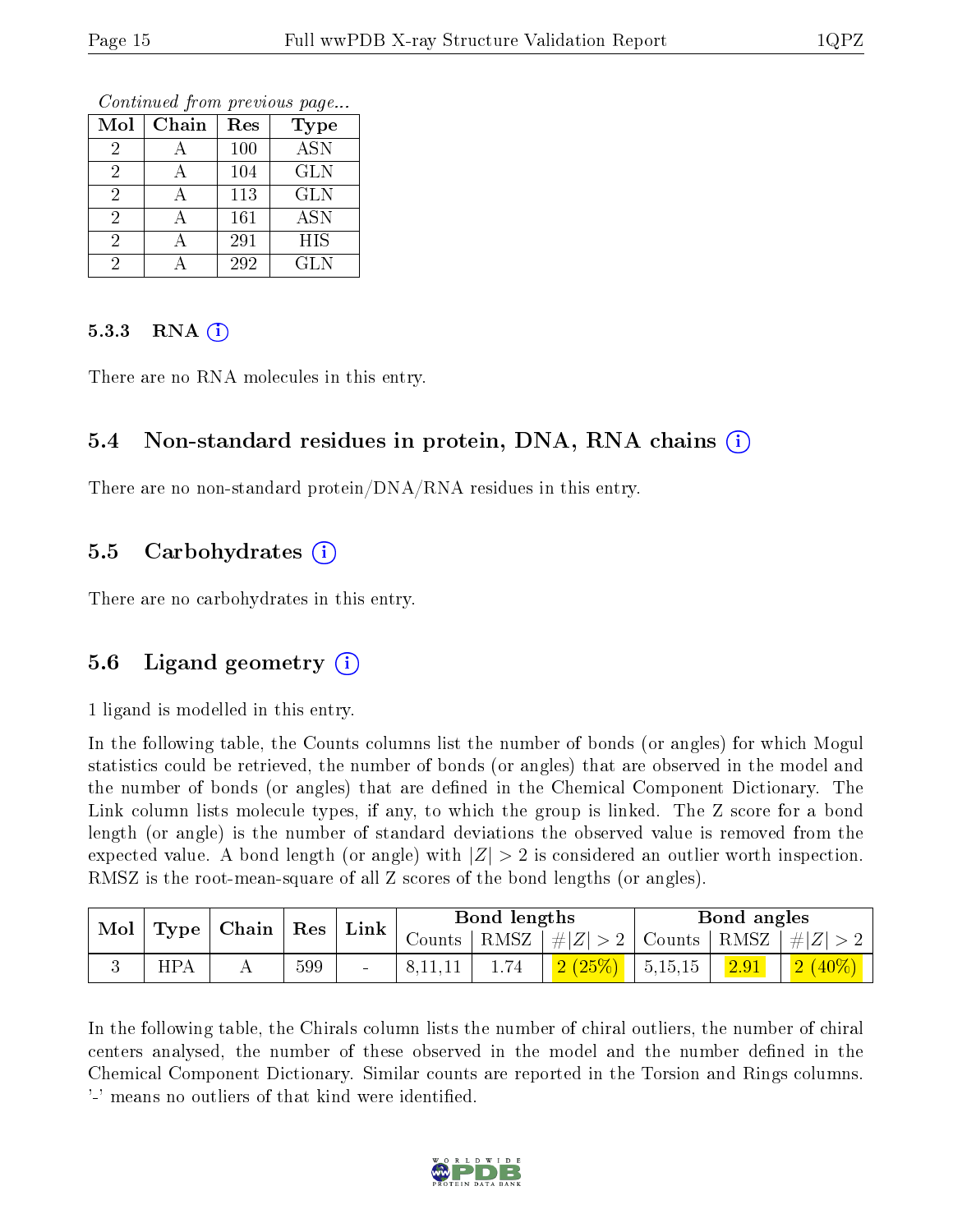|     |     |        |        | Mol   Type   Chain   Res   Link   Chirals   Torsions   Rings |         |
|-----|-----|--------|--------|--------------------------------------------------------------|---------|
| HPA | 599 | $\sim$ | $\sim$ |                                                              | 0/2/2/2 |

All (2) bond length outliers are listed below:

| $\mid$ Mol |     |       | $\vert$ Chain $\vert$ Res $\vert$ Type $\vert$ Atoms $\vert$ | $\mathbf{Z}$ | $\Box$ Observed( $\AA$ ) $\Box$ Ideal( $\AA$ ) |  |
|------------|-----|-------|--------------------------------------------------------------|--------------|------------------------------------------------|--|
|            | 599 |       | $\pm$ HPA $\pm$ C6-N1 $\pm$ 3.77                             |              | $1.39\,$                                       |  |
|            | 599 | HPA – | $\mid$ C2-N1 $\mid$ 2.24                                     |              |                                                |  |

All (2) bond angle outliers are listed below:

| Mol | Chain | $\perp$ Res | $T$ ype    | Atoms          |         | Observed $(°)$ | Ideal $(°)$ |
|-----|-------|-------------|------------|----------------|---------|----------------|-------------|
|     |       | 599         | <b>HPA</b> | $C2-N1-C6$     | 5.60    | 125.26         | 115.88      |
|     |       | 599         | HPA        | $N3$ -C2- $N1$ | $-2.67$ | 124.50         | 128.68      |

There are no chirality outliers.

There are no torsion outliers.

There are no ring outliers.

No monomer is involved in short contacts.

#### 5.7 [O](https://www.wwpdb.org/validation/2017/XrayValidationReportHelp#nonstandard_residues_and_ligands)ther polymers (i)

There are no such residues in this entry.

### 5.8 Polymer linkage issues  $(i)$

There are no chain breaks in this entry.